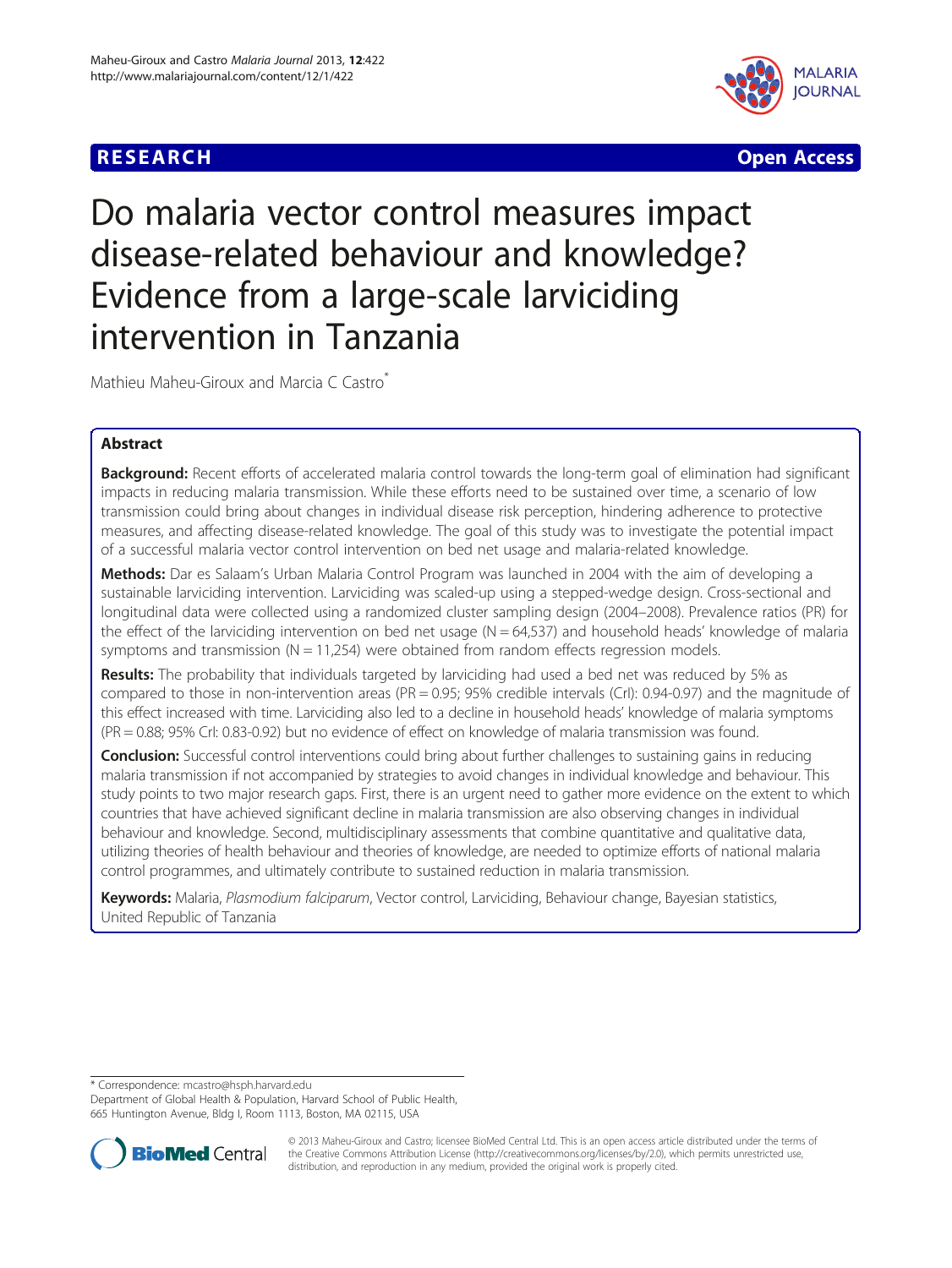# Background

The last decade witnessed a rapid scale-up of effective malaria control interventions supported by the mobilization of important programmes and initiatives [\[1\]](#page-8-0). The increased coverage of packages of interventions of proven efficacy is believed to have led to important declines in malaria transmission and disease burden, particularly after 2005, in some areas of sub-Saharan Africa [\[2](#page-8-0)-[4\]](#page-8-0). Globally, it is estimated that malaria incidence has declined by 17% and that malaria mortality rates have been reduced by 26% since 2000 [\[5](#page-8-0)]. The persistent shrinking of the malaria map and shift from moderate/high to low malaria endemicity in some countries has important consequences on population-level immunity [[6](#page-8-0)], and raises questions for programme managers and policy-makers regarding sustainability of the achievements to avoid resurgence, as observed in the past [\[7\]](#page-9-0), and to pursue malaria elimination [[8,9](#page-9-0)]. In fact, out of the 99 malaria-endemic countries, 34 have now set or are realistically considering elimination targets [\[10\]](#page-9-0).

The Global Malaria Eradication Program (1955–1969) taught us that maintaining momentum when malaria transmission is declining is of prime importance to programmatic success [[11](#page-9-0)]. One of the cardinal requirements for moving beyond control to elimination is to sustain high rates of effective coverage of control measures within a low transmission environment [\[12\]](#page-9-0). Reducing malaria to low transmission levels, however, could negatively impact disease risk perception by local communities, policy makers, and international funders [\[13-15\]](#page-9-0). Few studies thoroughly investigated the impacts of malaria control on individual health behaviour and disease-related knowledge. Qualitative evidence suggests that bed net usage could decrease following a reduction in mosquito nuisance and malaria transmission [[13,16,17\]](#page-9-0). Further, lack of experience with episodes of malaria illness and inaccurate home diagnosis have been suggested as contributing factors to delays in appropriate treatment-seeking behaviour [[18,19](#page-9-0)].

This paper addresses the issue of potential behaviour change following successful malaria control efforts. Specifically, the potential impact of a vector control strategy on malaria-related behaviour and knowledge is assessed using data from the Urban Malaria Control Programme (UMCP) in Dar es Salaam (United Republic of Tanzania) [\[20\]](#page-9-0). This programme was chosen because after three years of larval control the odds of individuals living in areas treated with larvicide being infected with malaria were 21% lower than those who lived in untreated areas [[21](#page-9-0)]. This study's hypothesis is that as mosquito density and malaria transmission are reduced in Dar es Salaam, three changes could happen. First, as fewer infections are observed, people do not perceive malaria as a major risk for their health (or that of their family), and therefore the use of protective

measures is relaxed. Although this change was not observed in a recent qualitative study in Zanzibar, it was stressed as a real possibility in low transmission areas [[22](#page-9-0)]. Second, as people witness fewer episodes of malaria in their immediate social network, their ability to recognize symptoms of the disease is reduced. Third, as the perception of malaria as a major health threat decreases, overall knowledge about disease transmission is progressively reduced as well. However, given the fact that the UMCP larval control activities were done on a weekly basis, and considering that the population was aware of the work of larval control personnel, there is a chance that the link between mosquitoes and malaria is not compromised by reduced transmission. Thus, this paper examines the effects of the larval control strategy in Dar es Salaam on: i) reported bed net usage; ii) knowledge of malaria symptoms; and, iii) knowledge that mosquitoes transmit malaria.

# Methods

#### Study site

Dar es Salaam is the largest city of the United Republic of Tanzania with an estimated population of 2.7 million in 2005 [\[23\]](#page-9-0). The smallest administrative units is the ten-cell unit (TCU), which is usually comprised of ten to 20 houses, but may contain as many as 100 [\[24](#page-9-0)]. Malaria transmission in Dar es Salaam is year-round [\[25](#page-9-0)] and incidence of malaria often peaks after the rainy seasons.

### Data collection

The UMCP was launched in 2004 with the goal of developing a sustainable community-based larviciding intervention. From 2004 to 2008, a total of six randomized clustersampled household surveys were conducted in the targeted area [\[21](#page-9-0)]. For the first survey round, ten TCUs per ward were randomly drawn and all households in the selected TCUs were eligible to participate. From the second survey round onwards, TCUs selected in the first round were followed up longitudinally, and cross-sectional data were collected from ten additional TCUs. Upon obtaining informed consent, the location of each household was georeferenced and a detailed questionnaire was administered. Information collected included: i) house characteristics; ii) head of household; iii) use of protective measures; and, iv) individual characteristics of household members. An asset index was constructed by performing a principal component analysis of the household's possessions and used as a proxy of socio-economic status (SES). A total of 48,525 individuals contributed information to the study and 9,379 of these were interviewed more than once. Including follow-up data, the total sample size is 64,537 data points, of which 11,254 are from household heads.

The larviciding intervention was rolled-out sequentially: it started in March 2006 in three wards, scaled up to nine wards in May 2007, and to all intervention areas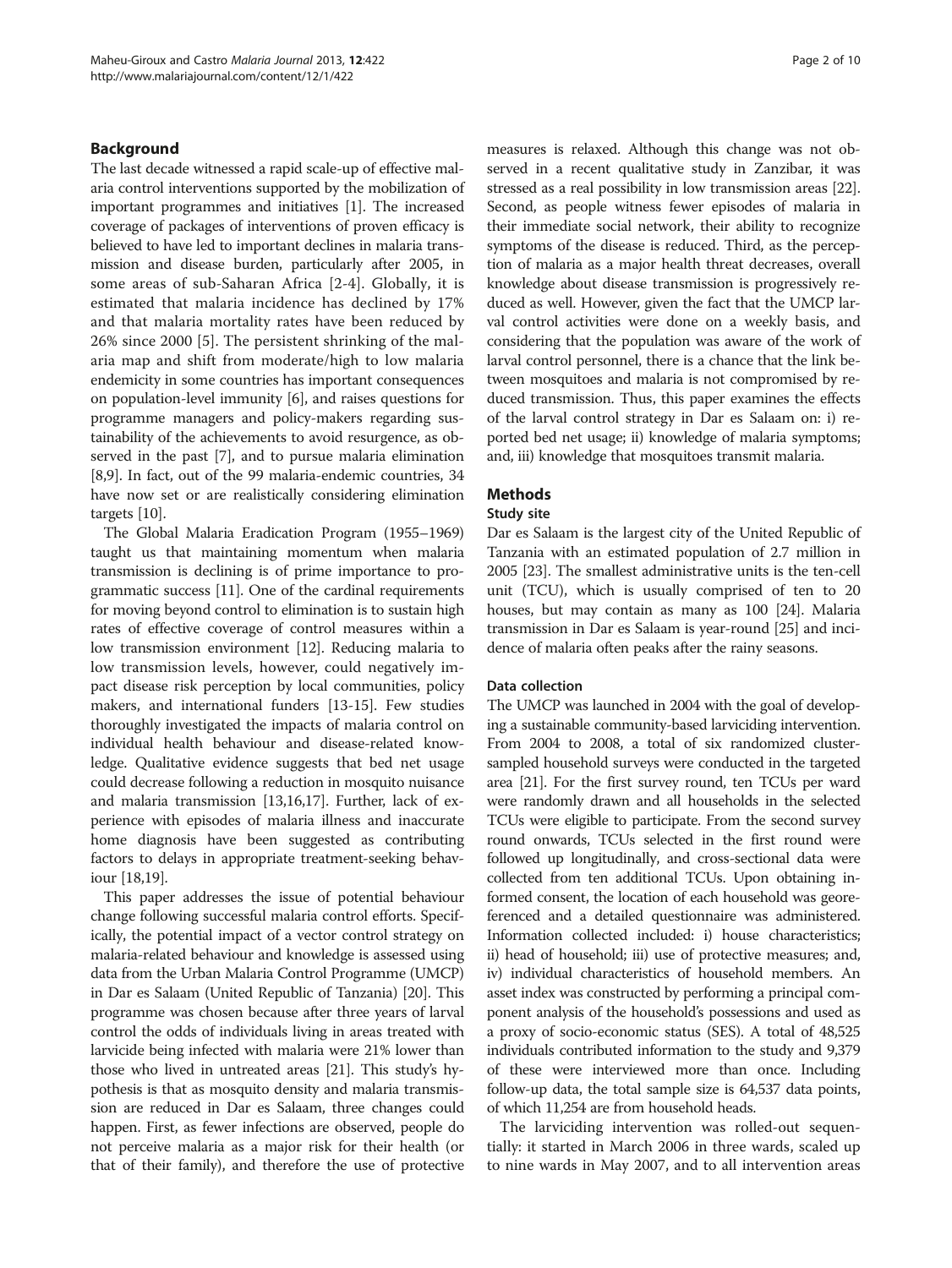in April 2008. More details about the UMCP design and data collection can be found elsewhere [[20,21,26\]](#page-9-0).

#### Statistical analyses

The three main outcomes of this study are: i) reported bed net usage the night before the survey (any type of bed net); ii) household head's knowledge of at least five malaria symptoms; and, iii) household head's knowledge that mosquitoes transmit malaria. The larviciding intervention was lagged by five weeks, as described by Maheu-Giroux and Castro [[21](#page-9-0)].

Random effect models where used to take into account clustering of individuals at the household and TCU levels in the regression models (Model 1). As the larviciding intervention was not randomized [[21,26\]](#page-9-0), the possibility that ward characteristics are correlated with the intervention cannot be eliminated. Therefore, sensitivity of the results was assessed by including ward fixed effects in the statistical models (Model 2). Finally, the possibility that the changes in preventive behaviours and malaria knowledge were not constant through time after initiation of larviciding activities was examined (Model 3). Since the outcomes are not rare events, reporting odds ratios overstates the relative risk association. Model-adjusted prevalence ratios (PR) were therefore calculated directly from logistic regressions using marginal standardization [\[27,28](#page-9-0)]. A Bayesian framework was chosen because it offered the flexibility to consider fixed effects and cluster-level random effects, and straightforward computations of the prevalence ratios (PR) and their credible intervals (CrI).

Covariates included in the final multivariate models were selected based on careful consideration of the following issues: i) subject-matter knowledge about confounding; ii) variable exhibiting sufficient variation; and, iii) extent of potential measurement errors. Covariates included in the model when the outcome is bed net usage were: age, gender, use of insect repellent, use of sprays, use of coil, living in a house with window screens, SES quintiles, weekly rainfall lagged by two weeks (including a quadratic term), and having been surveyed in a previous survey round. Since all models included both follow-up and crosssectional data, controls for follow-up individuals were added in order to account for any potential Hawthorne effect [[29](#page-9-0)], or the fact that individuals interviewed multiple times adapt their response to questions based on what is expected to be correct. As for the models where the outcome is either knowledge of malaria symptoms or knowledge of malaria transmission, variables controlled for were: age, gender, having been surveyed in a previous survey round, and SES quintiles. Effect modification of the intervention by age, the household's head gender, and SES (dichotomized as richer vs poorer than the median) was investigated using the model that provided the best fit as indicated by the deviance information criterion. Details on

model specifications, prior distributions, model fitting and convergence, and sensitivity analyses can be found in Additional file [1](#page-8-0).

# Ethical considerations

Ethical approval was granted by the Medical Research Coordination Committee of the National Institute for Medical Research, Ministry of Tanzania (Reference #NIMR/ HQ/R.8a/Vol. IX/279&234), and by the Harvard School of Public Health Institutional Review Board (Protocol # 20323-101). Upon informing the study participants on the goal, specific objectives, risk and benefits of the study, written informed consent was obtained. For children younger than 18 years of age, the parent or guardian provided signed informed consent on their behalf.

#### Results

Characteristics of study participants, stratified by larviciding phase and intervention status, are presented in Table [1.](#page-3-0) Given the survey design, the proportion of individuals surveyed during the rainy season exhibited marked differences; a larger proportion of interviews for the larviciding areas of the first larviciding phase and of the non-intervention areas of the second larviciding phase were performed during the rainy season. The proportion of heads of household between 50 and 64 years of age increased with time (as a result of aging and the fact that older household heads enrolled with time), and SES and house-proofing conditions also exhibited increasing trends with time.

Reported use of bed net increased steadily in the nonintervention areas from 78.7% in mid-2004 to 86.0% in 2007, but exhibited yearly variation related to precipitation (Figure [1](#page-4-0)), and was lower in larviciding areas as compared to non-intervention ones. With regard to knowledge of malaria symptoms by the household head, a continuous decline was observed throughout the study period in non-intervention wards from 94.8 to 75.3% (Figure [2](#page-4-0)), and in larviciding wards from 62.9 to 62.6%. The proportion of household heads with knowledge that mosquitoes transmit malaria rose steadily during the study period in the non-intervention group from 68.7 to 90.2% (Figure [3\)](#page-5-0), and non-intervention and larviciding areas did not appear to differ much.

Univariate regression models suggested that the probability of using a bed net the night before the survey for individuals residing in larviciding areas was reduced by 6% (95% CrI: 4-7%) as compared to individuals living in non-intervention areas (Table [2\)](#page-5-0). This result was not affected when adjusting for additional covariates and when including fixed effects at the ward level. When examining if the intervention only had an immediate effect or one that changes with time, the decline in bed net usage observed in the larviciding wards was found to be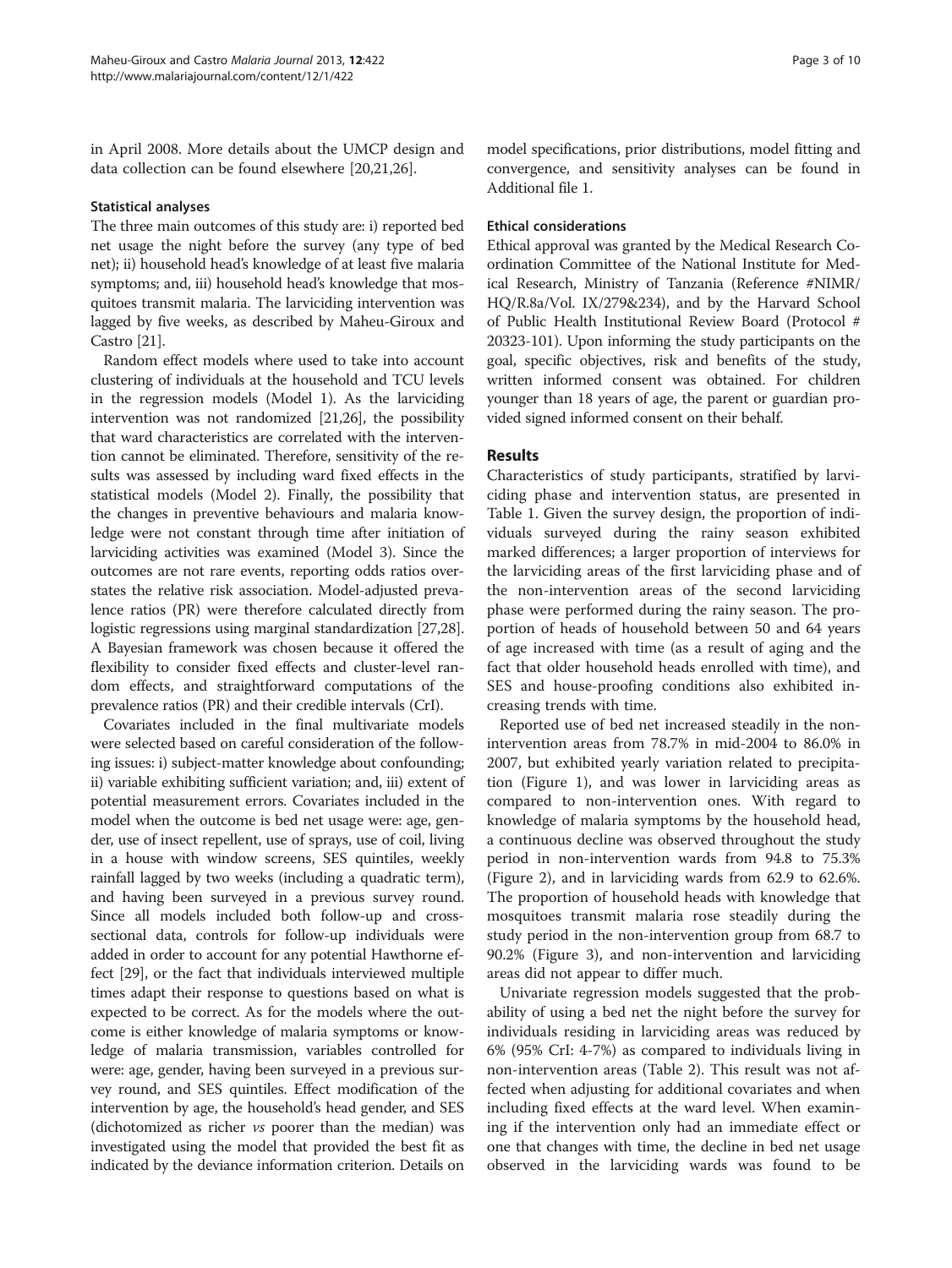# <span id="page-3-0"></span>Table 1 Characteristics of study participants stratified by larviciding phase and intervention status

| <b>Variables</b>                                | <b>Baseline</b> | First phase |             | Second phase | Third phase |             |  |
|-------------------------------------------------|-----------------|-------------|-------------|--------------|-------------|-------------|--|
|                                                 | Control         | Control     | Larviciding | Control      | Larviciding | Larviciding |  |
| Individual-level characteristics (n)            | 26,338          | 13,818      | 3,096       | 4,749        | 7,366       | 9,170       |  |
| Male sex                                        | 35.2%           | 35.5%       | 36.6%       | 36.3%        | 38.2%       | 39.4%       |  |
| Age                                             |                 |             |             |              |             |             |  |
| Younger than 5 years of age                     | 15.4%           | 13.3%       | 13.3%       | 13.2%        | 11.5%       | 10.0%       |  |
| Between 5 and 14 years of age                   | 27.6%           | 27.9%       | 29.1%       | 28.4%        | 29.6%       | 31.2%       |  |
| Between 15 and 29 years of age                  | 28.5%           | 29.5%       | 29.3%       | 28.2%        | 28.9%       | 29.1%       |  |
| Between 30 and 44 years of age                  | 16.4%           | 17.3%       | 16.1%       | 18.4%        | 18.8%       | 18.4%       |  |
| Between 45 and 59 years of age                  | 7.2%            | 7.2%        | 7.7%        | 7.6%         | 7.1%        | 7.3%        |  |
| Aged 60 years or above                          | 4.9%            | 4.8%        | 4.5%        | 4.1%         | 4.1%        | 4.0%        |  |
| Missing                                         | 0.1%            | 0.1%        | 0%          | 0%           | 0%          | $0\%$       |  |
| Reported use of mosquito repellent              | 1.3%            | 4.2%        | 3.7%        | 2.5%         | 3.1%        | 3.3%        |  |
| Reported use of coil                            | 5.7%            | 8.4%        | 5.9%        | 5.9%         | 7.3%        | 5.8%        |  |
| Interviewed during the rainy season             | 41.1%           | 47.5%       | 51.4%       | 51.8%        | 30.9%       | 38.3%       |  |
| Previously surveyed participant (follow-up)     | 16.9%           | 31.0%       | 30.4%       | 32.4%        | 31.3%       | 27.5%       |  |
| Head of household and house characteristics (N) | 5,127           | 2,505       | 522         | 726          | 1,099       | 1,275       |  |
| Male sex                                        | 64.2%           | 71.6%       | 71.6%       | 70.8%        | 73.3%       | 74.7%       |  |
| Age                                             |                 |             |             |              |             |             |  |
| Younger than 30 years of age                    | 8.2%            | 2.4%        | 2.9%        | 3.0%         | 1.7%        | 1.6%        |  |
| Between 30 and 49 years of age                  | 48.1%           | 47.3%       | 43.9%       | 47.2%        | 50.8%       | 48.9%       |  |
| Between 50 and 64 years of age                  | 31.1%           | 37.0%       | 42.3%       | 39.5%        | 36.6%       | 38.4%       |  |
| Aged 65 years or above                          | 11.7%           | 13.1%       | 10.9%       | 9.9%         | 10.5%       | 10.6%       |  |
| Missing                                         | 0.9%            | 0.2%        | 0%          | 0.3%         | 0.5%        | 0.5%        |  |
| Occupation of the household head                |                 |             |             |              |             |             |  |
| Business/Government/Formal sector               | 59.3%           | 66.3%       | 65.7%       | 58.3%        | 69.5%       | 77.3%       |  |
| Farmer/Fisherman                                | 2.2%            | 1.2%        | 1.5%        | 1.1%         | 0.9%        | 0.6%        |  |
| Informal sector                                 | 19.2%           | 20.0%       | 18.4%       | 25.3%        | 17.0%       | 12.0%       |  |
| Retired/No job/Domestic                         | 17.9%           | 11.5%       | 13.8%       | 13.8%        | 11.7%       | 9.2%        |  |
| Missing                                         | 1.4%            | 1.0%        | 0.6%        | 1.5%         | 0.8%        | 0.9%        |  |
| Socio-economic status                           |                 |             |             |              |             |             |  |
| Lowest quintile                                 | 31.9%           | 18.5%       | 21.5%       | 5.1%         | 9.1%        | 7.0%        |  |
| Second quintile                                 | 27.6%           | 24.2%       | 16.5%       | 19.6%        | 16.3%       | 14.8%       |  |
| Third quintile                                  | 13.9%           | 18.2%       | 19.2%       | 20.9%        | 15.0%       | 19.2%       |  |
| Fourth quintile                                 | 11.6%           | 21.5%       | 20.5%       | 26.9%        | 31.2%       | 28.3%       |  |
| Highest quintile                                | 15.0%           | 17.5%       | 22.4%       | 27.5%        | 28.4%       | 30.7%       |  |
| Education level of household head               |                 |             |             |              |             |             |  |
| Illiterate                                      | 6.2%            | 6.9%        | 4.2%        | 4.0%         | 2.9%        | 1.2%        |  |
| Primary                                         | 58.9%           | 43.5%       | 48.5%       | 37.5%        | 32.7%       | 35.0%       |  |
| Secondary                                       | 29.2%           | 44.2%       | 39.1%       | 55.9%        | 59.4%       | 59.8%       |  |
| Tertiary                                        | 3.6%            | 4.5%        | 7.1%        | 1.9%         | 4.3%        | 3.4%        |  |
| Other                                           | 0.3%            | 0%          | 0.4%        | 0%           | 0.1%        | $0\%$       |  |
| Missing                                         | 1.8%            | 0.9%        | 0.8%        | 0.7%         | 0.6%        | 0.6%        |  |
| House has window screens                        | 23.7%           | 24.2%       | 45.6%       | 22.2%        | 30.3%       | 39.7%       |  |
| House has whole ceiling                         | 25.1%           | 29.5%       | 36.0%       | 44.5%        | 41.7%       | 34.8%       |  |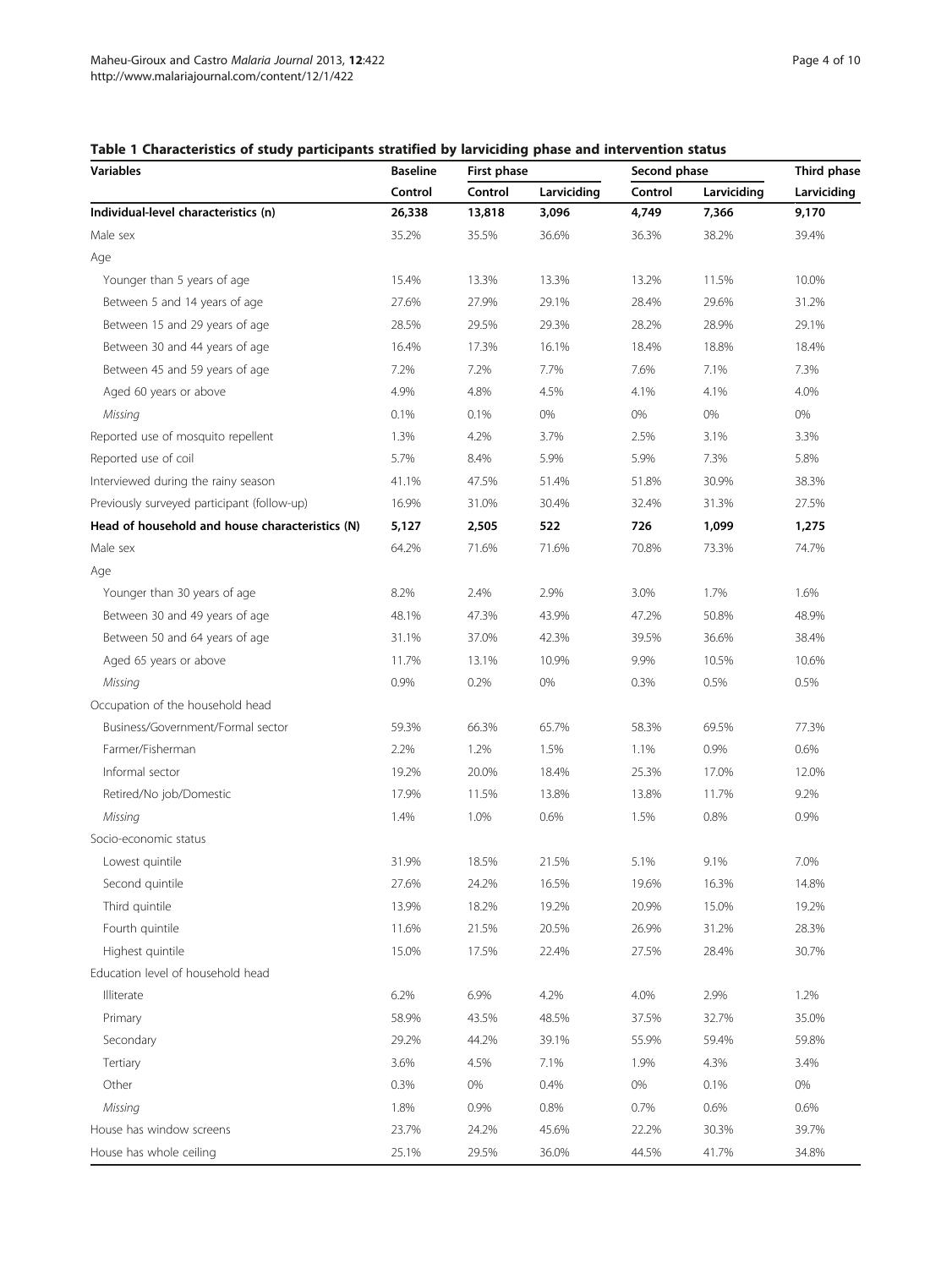<span id="page-4-0"></span>

accentuating with time (Table [2\)](#page-5-0) so that, after three years of larviciding, the probability of using a net for individuals living in the intervention wards was reduced by 10% (PR = 0.90, 95% CrI: 0.84-0.95) as compared to individuals in non-intervention wards.

The impact of the larviciding intervention on knowledge of malaria symptoms was also shown to be statistically significant (Table [3](#page-6-0)). Here, adding fixed effects at the ward level slightly changed the PR for the intervention from 0.91 (95% CrI: 0.87-0.95) to 0.88 (95% CrI: 0.83-0.92). The PR were unaffected when adjusting for potential confounders. Further, time since initiation of larviciding activities had no effect on knowledge of malaria symptoms.

No evidence supporting a change in knowledge of malaria transmission as a result of the larviciding intervention was found (Table [4\)](#page-6-0). Results were not affected by adding fixed effects at the ward levels or by adjusting for potential confounders. When allowing for a change of the effect of the intervention with time, the results suggested that household heads living in larviciding areas were less likely to recognize mosquitoes as vector of malaria as time since initiation of larviciding activities increased. Indeed, the model predicts that three years after initiation of the larval control intervention, the probability that household heads residing in larviciding areas recognized mosquitoes as vector of malaria was reduced by  $10\%$  (PR = 0.90; 95% CrI: 0.75-1.04) as compared to those living in non-intervention areas. This result did not reach statistical significance, however.

Finally, neither being under five years old, living in a household headed by a male, nor being below the median SES was found to be modifying the effect of the larviciding intervention on reported bed net usage (Figure [4\)](#page-7-0). For both the knowledge of malaria symptoms and malaria transmission outcomes, the product term between the larviciding intervention and gender of the household head was not statistically significant, indicating that this variable is not an effect modifier. Being below the median SES asset-based index, however, significantly modified the effect of the larviciding intervention on malaria knowledge. In fact, the PR for the larviciding intervention for heads of

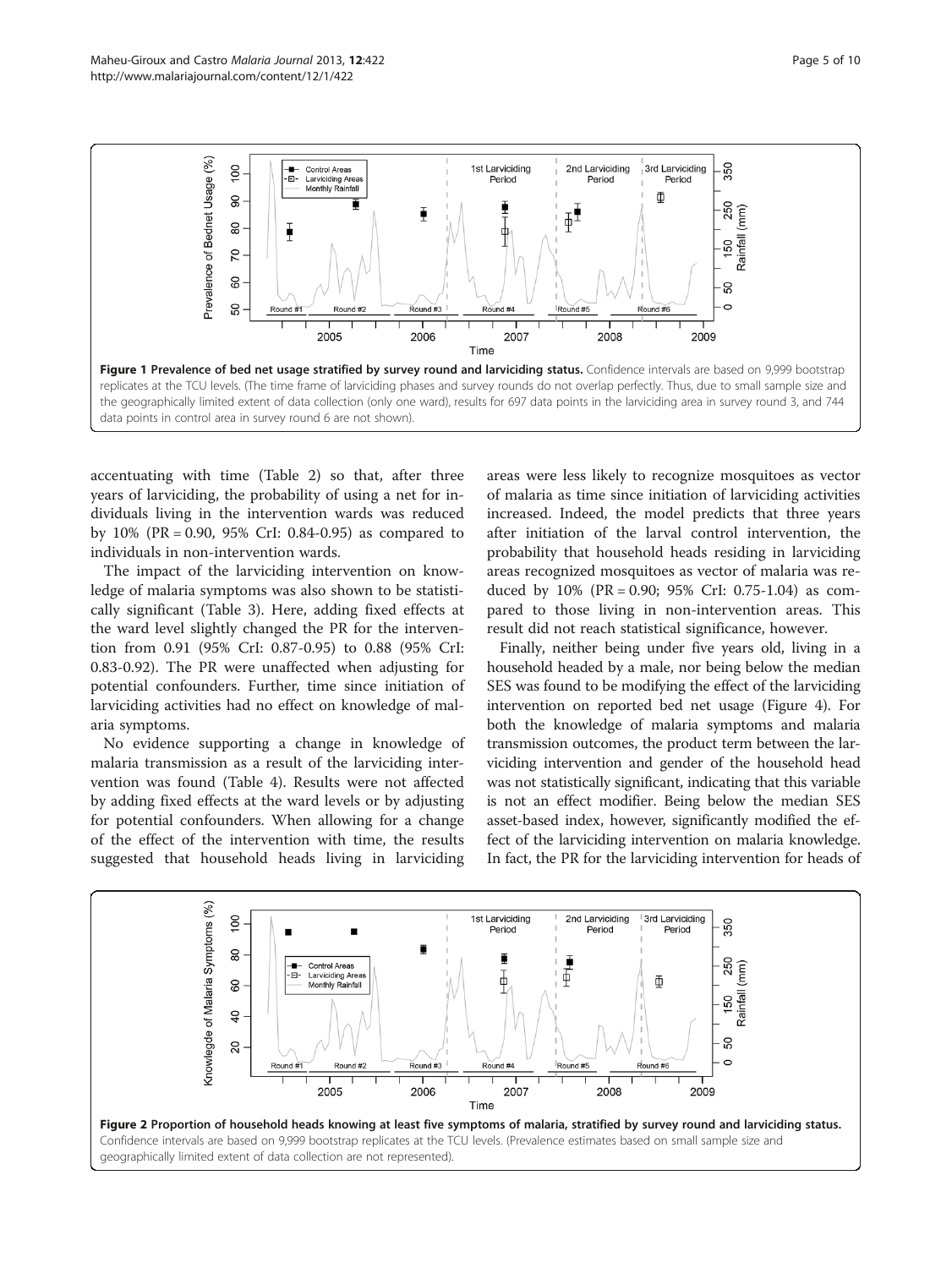<span id="page-5-0"></span>

household above the median SES was 0.89 (95% CrI: 0.84- 0.94) as compared 0.84 (95% CrI: 0.78-0.90) for those living below the median SES. Even though the product term between SES and the larviciding intervention reached statistical significance for knowledge of malaria transmission, the CrI of the SES stratum-specific PR crossed the null.

# **Discussion**

These results showed that individuals targeted by the larviciding intervention in Dar es Salaam were significantly less likely to have used a bed net the night before the survey. The magnitude of this effect increased with time such that, three years after the initiation of larviciding activities, individuals in intervention areas were 10% less likely to use their bed net as compared to individuals living in non-intervention areas. There was also a decline in household heads' knowledge of malaria symptoms and this effect was more pronounced for individuals of low SES. No differences between larviciding and non-intervention areas, with respect to knowledge of malaria transmission, were found.

With regard to bed nets, several studies have suggested that their use is a function of night-time temperature, perceived malaria risk and density of nuisance biting insects [[30](#page-9-0)-[32\]](#page-9-0). Thus, the significant reduction in the probability of using a bed net in UMCP intervention areas could result from two factors. First, the UMCP made a programmatic decision to control larval stages of nuisance biting insects such as Culex quinquefasciatus (a mosquito involved in the transmission of lymphatic filariasis, but not malaria), as an effort to gain community support. A significant reduction in nuisance biting rates could deter individuals from using bed nets if personal protection against mosquito bites is not perceived as being necessary

| Table 2 Effect size estimates of the larviciding intervention on reported bed net usage the night before the survey |  |  |  |  |  |  |  |  |  |  |  |  |  |  |  |  |  |  |  |
|---------------------------------------------------------------------------------------------------------------------|--|--|--|--|--|--|--|--|--|--|--|--|--|--|--|--|--|--|--|
|---------------------------------------------------------------------------------------------------------------------|--|--|--|--|--|--|--|--|--|--|--|--|--|--|--|--|--|--|--|

| Outcome: Bed net usage $(N = 64, 537)$       | Model 1 |                 | Model 2                  |                 | Model 3         |                 |  |
|----------------------------------------------|---------|-----------------|--------------------------|-----------------|-----------------|-----------------|--|
|                                              | PR*     | 95% Crl+        | PR*                      | 95% Crl+        | PR <sup>*</sup> | 95% Crl+        |  |
| <b>Univariate</b>                            |         |                 |                          |                 |                 |                 |  |
| Larviciding intervention                     | 0.94    | $(0.93 - 0.96)$ | 0.94                     | $(0.93 - 0.96)$ | 0.95            | $(0.93 - 0.96)$ |  |
| Time since initiation of larviciding (years) |         |                 |                          |                 | 0.98            | $(0.96 - 0.99)$ |  |
| Multivariable <sup>+</sup>                   |         |                 |                          |                 |                 |                 |  |
| Larviciding intervention                     | 0.96    | $(0.94 - 0.97)$ | 0.95                     | $(0.94 - 0.97)$ | 0.96            | $(0.94 - 0.97)$ |  |
| Time since initiation of larviciding (years) |         |                 | $\overline{\phantom{a}}$ |                 | 0.98            | $(0.97 - 0.99)$ |  |
| Trend for time (AR1§)                        | Yes     |                 | Yes                      |                 | Yes             |                 |  |
| Random effects (Household and TCU)           | Yes     |                 | Yes                      |                 | Yes             |                 |  |
| Fixed effects at ward level                  |         |                 | Yes                      |                 | Yes             |                 |  |

Statistically significant results are bolded.

To account for the fact that the coefficients of the ward fixed effects exhibited slow convergence, the number of iterations used for inference was doubled to 120,000 for Models (2) and (3).

§AR1: First-order autoregressive.

‡Control variables include: age, gender, dummy for being a follow-up observation, use of insect repellent, use of sprays, use of coil, living in a house with window screens, socio-economic status, and weekly rainfall lagged by two weeks (with quadratic term).

<sup>\*</sup>PR: Prevalence ratio.

<sup>†</sup>CrI: Credible interval.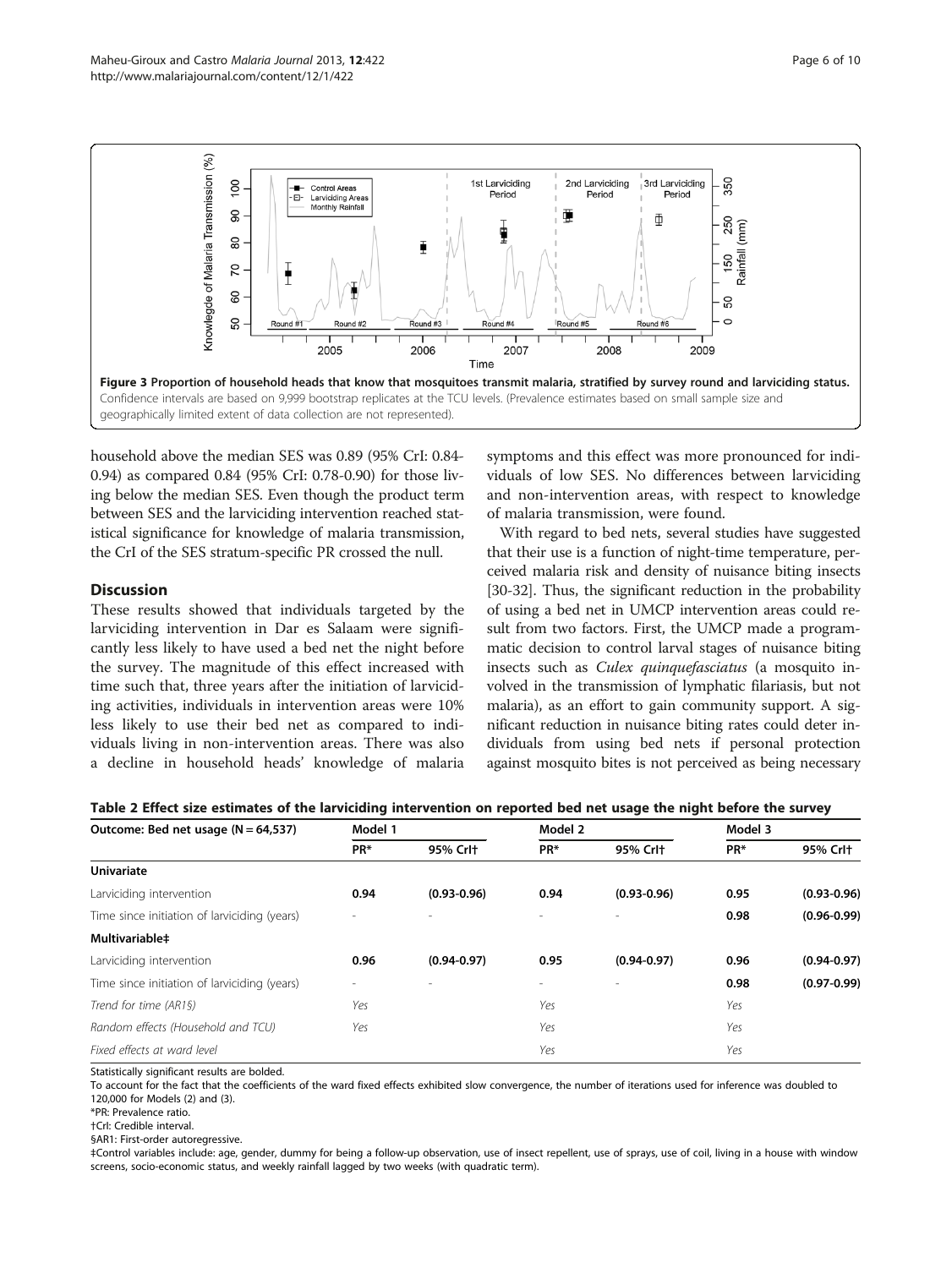<span id="page-6-0"></span>

| Table 3 Effect size estimates of the larviciding intervention on knowledge of at least five malaria symptoms |  |  |  |  |
|--------------------------------------------------------------------------------------------------------------|--|--|--|--|
|--------------------------------------------------------------------------------------------------------------|--|--|--|--|

| Outcome: Symptoms knowledge (N = 11,254)     | Model 1                  |                 | Model 2                  |                 | Model 3         |                 |
|----------------------------------------------|--------------------------|-----------------|--------------------------|-----------------|-----------------|-----------------|
|                                              | PR*                      | 95% Crl+        | PR <sup>*</sup>          | 95% Crl+        | PR <sup>*</sup> | 95% Crl+        |
| <b>Univariate</b>                            |                          |                 |                          |                 |                 |                 |
| Larviciding intervention                     | 0.91                     | $(0.87 - 0.95)$ | 0.88                     | $(0.83 - 0.92)$ | 0.87            | $(0.82 - 0.92)$ |
| Time since initiation of larviciding (years) |                          |                 | $\sim$                   | $\overline{a}$  | 1.03            | $(0.99 - 1.07)$ |
| Multivariable <sup>+</sup>                   |                          |                 |                          |                 |                 |                 |
| Larviciding intervention                     | 0.91                     | $(0.87 - 0.95)$ | 0.88                     | $(0.83 - 0.92)$ | 0.87            | $(0.82 - 0.92)$ |
| Time since initiation of larviciding (years) | $\overline{\phantom{a}}$ |                 | $\overline{\phantom{a}}$ | $\overline{a}$  | 1.01            | $(0.98 - 1.05)$ |
| Trend for time (AR1§)                        | Yes                      |                 | Yes                      |                 | Yes             |                 |
| Random effects (TCU)                         | Yes                      |                 | Yes                      |                 | Yes             |                 |
| Fixed effects at ward level                  |                          |                 | Yes                      |                 | Yes             |                 |

Statistically significant results are bolded.

\*PR: Prevalence ratio.

†CrI: Credible interval.

§AR1: First-order autoregressive.

‡Control variables include: age, gender, dummy for being a follow-up observation, and socio-economic status.

anymore. Nevertheless, data from the first phase of the UMCP intervention suggest that routine larviciding was not successful in suppressing nuisance biting, and culicine mosquitoes were still responsible for more than 100 bites per exposed person per night in the intervention wards [[20](#page-9-0)]. The impact of controlling nuisance biting insects will be context specific, however, depending on the relative abundance of different species of mosquitoes. Second, the reduction in the prevalence of malaria infection from 20.8% in 2004 to 1.7% in 2008 following larval control [[21,26](#page-9-0)] can potentially change the individual perception of malaria risk. In this case, the disease may not be perceived as a threat to health anymore, leading to varied behaviour changes, including reduced adoption of personal protective measures, such as bed net use. The reported results tend to support this hypothesis.

Despite the significant reduction in the probability of using a bed net following the larviciding intervention, the proportion of individuals using a net in non-intervention areas increased throughout the study period. In October 2004, shortly after the initiation of this study, the Tanzania National Voucher Scheme was launched. The aim of this programme was to provide every pregnant woman with a printed voucher valued at TZS2,750 (USD2.75 in 2004) to purchase a discounted-price bed net [[33](#page-9-0)]. In October 2006, a second voucher was introduced targeting mothers and caretakers of infants aged nine months at the time of measles vaccination [\[34](#page-9-0)] and, in January 2007, the value of the voucher was increased to TZS3,250 [[35](#page-9-0)]. The subsequent introduction and improvements of these financial incentives could thus have resulted in higher bed net ownership and usage.

| Table 4 Effect size estimates of the larviciding intervention on knowledge of malaria transmission |  |  |
|----------------------------------------------------------------------------------------------------|--|--|
|                                                                                                    |  |  |

| Outcome: Knowledge of malaria transmission ( $N = 11,254$ ) | Model 1 |                 | Model 2         |                 | Model 3 |                 |
|-------------------------------------------------------------|---------|-----------------|-----------------|-----------------|---------|-----------------|
|                                                             | PR*     | 95% Crl+        | PR <sup>*</sup> | 95% Crl+        | PR*     | 95% Crl+        |
| <b>Univariate</b>                                           |         |                 |                 |                 |         |                 |
| Larviciding intervention                                    | 1.01    | $(0.96 - 1.05)$ | 1.00            | $(0.95 - 1.05)$ | 1.01    | $(0.95 - 1.06)$ |
| Time since initiation of larviciding (years)                |         |                 |                 |                 | 0.97    | $(0.92 - 1.02)$ |
| Multivariable <sup>+</sup>                                  |         |                 |                 |                 |         |                 |
| Larviciding intervention                                    | 1.01    | $(0.96 - 1.05)$ | 1.00            | $(0.95 - 1.05)$ | 1.02    | $(0.97 - 1.07)$ |
| Time since initiation of larviciding (years)                |         |                 |                 |                 | 0.96    | $(0.92 - 1.01)$ |
| Trend for time (AR1§)                                       | Yes     |                 | Yes             |                 | Yes     |                 |
| Random effects (TCU)                                        | Yes     |                 | Yes             |                 | Yes     |                 |
| Fixed effects at ward level                                 |         |                 | Yes             |                 | Yes     |                 |

Statistically significant results are bolded.

\*PR: Prevalence ratio.

†CrI: Credible interval.

§AR1: First-order autoregressive.

‡Control variables include: age, gender, dummy for being a follow-up observation, and socio-economic status.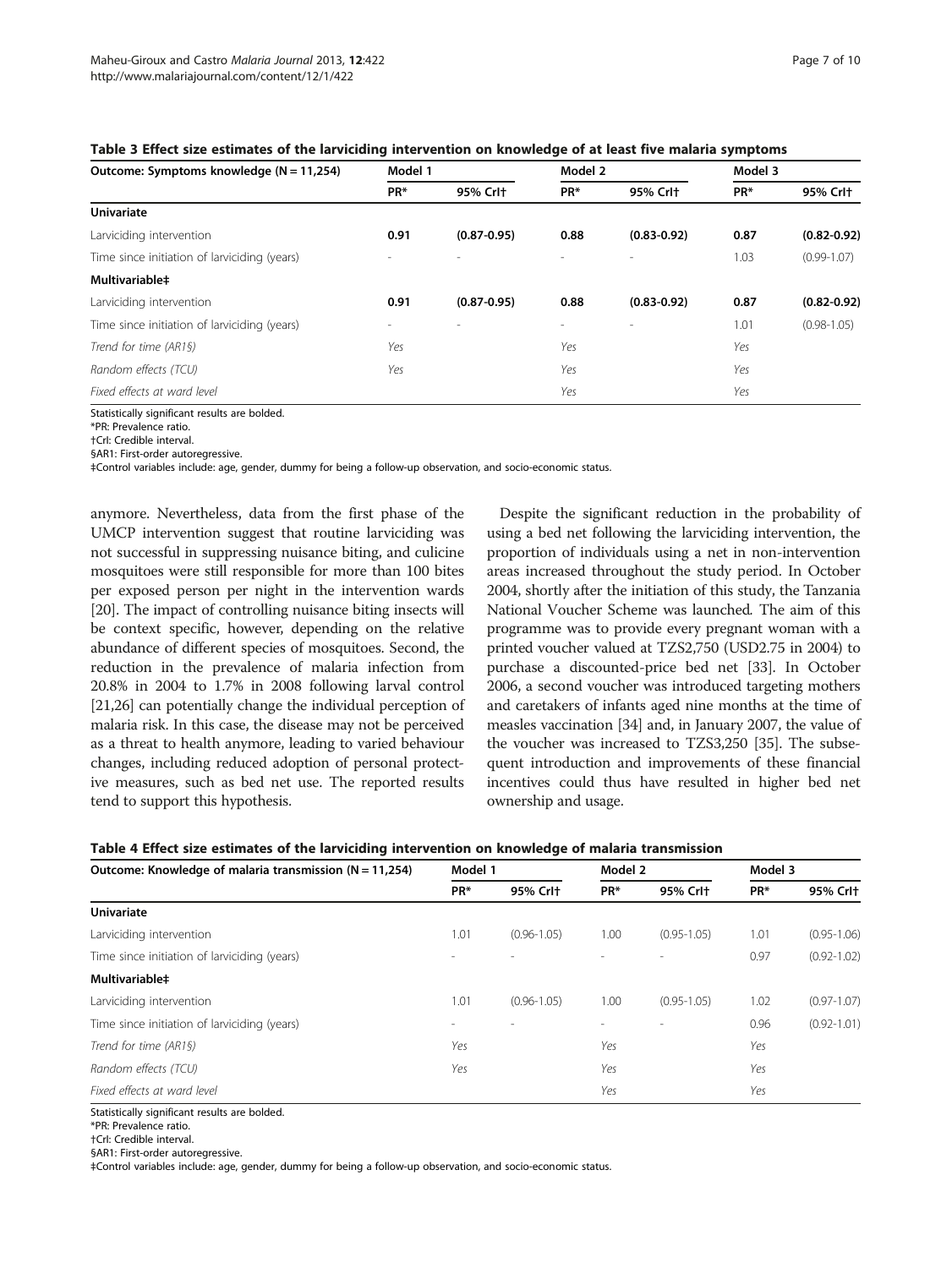<span id="page-7-0"></span>

| Bed net usage (N=64,537) $\dagger$                      |                     |                        |                     |                     |
|---------------------------------------------------------|---------------------|------------------------|---------------------|---------------------|
|                                                         | Aged $\geq$ 5 years | $<$ 5 years $\ddagger$ |                     |                     |
| Control                                                 | 1.00                | $1.02(1.01-1.03)$      |                     |                     |
| Larviciding                                             | $0.95(0.94 - 0.97)$ | $1.00(0.99-1.01)$      |                     |                     |
| Within Strata Effect                                    | $0.95(0.94-0.97)$   | $0.95(0.93-0.97)$      |                     |                     |
|                                                         | Female head         | Male head              | Rich                | Poor                |
| Control                                                 | 1.00                | $1.00(0.99-1.01)$      | 1.00                | $0.98(0.97-0.99)$   |
| Larviciding                                             | $0.95(0.94-0.97)$   | $1.00(0.99-1.01)$      | $0.95(0.93-0.96)$   | $1.01(0.99-1.03)$   |
| Within Strata Effect                                    | $0.95(0.94 - 0.97)$ | $0.96(0.94-0.97)$      | $0.95(0.93-0.96)$   | $0.97(0.95-0.99)$   |
| Knowledge of malaria symptoms $(N=11,254)$ $\ddagger$   |                     |                        |                     |                     |
|                                                         | Female head         | Male head              | Rich                | Poor                |
| Control                                                 | 1.00                | $1.01(0.99-1.03)$      | 1.00                | $0.95(0.92 - 0.97)$ |
| Larviciding                                             | $0.86(0.80-0.91)$   | $1.02(0.98-1.06)$      | $0.89(0.84-0.94)$   | $0.95(0.91-0.99)$   |
| Within Strata Effect                                    | $0.86(0.80-0.91)$   | $0.88(0.83 - 0.93)$    | $0.89(0.84 - 0.94)$ | $0.84(0.78-0.90)$   |
| Knowledge of malaria transmission (N=11,254) $\ddagger$ |                     |                        |                     |                     |
|                                                         | Female head         | Male head              | Rich                | Poor                |
| Control                                                 | 1.00                | $1.06(1.04-1.09)$      | 1.00                | $0.90(0.88-0.92)$   |
| Larviciding                                             | $0.98(0.92-1.04)$   | $1.04(0.99-1.08)$      | $1.05(0.99-1.10)$   | $0.89(0.83-0.95)$   |
| Within Strata Effect                                    | $0.98(0.92-1.04)$   | $1.02(0.96-1.07)$      | $1.05(0.99-1.10)$   | $0.94(0.88-1.00)$   |

Figure 4 Effect modification of the larviciding intervention by age, gender, and socio-economic status on bed net usage, knowledge of malaria symptoms, and knowledge of malaria transmission. Statistically significant results are bolded. To account for the fact that the coefficients of the ward fixed effects exhibited slow convergence for the 'Bed net usage' models, the number of iterations used for inference was doubled to 120,000. † Models for the bed net usage outcome are adjusted for: age, gender, dummy for being a follow-up observation, use of insect repellent, use of sprays, use of coil, living in a house with window screens, socio-economic status, and weekly rainfall lagged by two weeks (with quadratic term). Models also include: a semiparametric time trend, random effects at household and TCU levels, and fixed effects at the ward level (as in Model 2). ‡ Models for the knowledge of malaria symptoms and malaria transmission outcomes are adjusted for: age, gender, dummy for being a follow-up observation, and socio-economic status. Models also include: a semiparametric time trend, random effects at TCU level, and fixed effects at the ward level (as in Model 2).

A decline in the knowledge of malaria symptoms, particularly in areas under the UMCP larval control intervention, is also worrisome. Caregivers' inability to recognize malaria symptoms has been cited as an impeding factor for early treatment of severe malaria in Tanzania [[19](#page-9-0)]. With lower transmission intensities, population-level immunity is expected to decrease and the clinical spectrum of severe malaria may change with cerebral malaria accounting for a higher proportion of cases [\[6\]](#page-8-0). Therefore, early and proper recognition of symptoms is crucial to reduce malaria morbidity and mortality [[36](#page-9-0)]. Of particular concern is the finding that SES is modifying the relationship between larviciding and knowledge of malaria symptoms. Given that out-of-pocket expenditure for malaria treatment usually consumes a larger proportion of low SES households' budget [\[37\]](#page-9-0), inappropriate or delayed treatment could potentially be exacerbated in these disadvantaged households by their inability to recognize malaria symptoms.

If knowledge is formed based on experience, one could hypothesize that as malaria transmission goes down, and fewer cases are observed, personal experience with malaria episodes also reduces, and thus the ability of individuals to properly identify disease symptoms may be compromised. That would be maximized if malaria was not perceived as a major threat. While intuitively it is reasonable to assume that these changes would increase over time (assuming that transmission remains fairly low or declines even further), this study's results do not support that. In addition, the available data do not allow assessing the mechanisms through which knowledge of malaria symptoms is changed.

Regarding knowledge that mosquitoes transmit malaria, there is no evidence of changes following the UMCP larval control. Two factors could explain this result. First, community sensitization and participation are a central component of an integrated vector management strategy as endorsed by the World Health Organization [\[38\]](#page-9-0). In Dar es Salaam, each TCU has a leader and the UMCP worked closely with them to foster support for the larviciding activity, and to guarantee unrestricted access to breeding habitats, many located on private properties. Therefore, the population living in the UMCP area was aware of the presence and the purpose of larval control teams. Second, larval control personnel conducted their work wearing a UMCP T-shirt, displaying the name of the project and the life cycle of the mosquito. Thus, the weekly presence of the larval control teams may have acted as a regular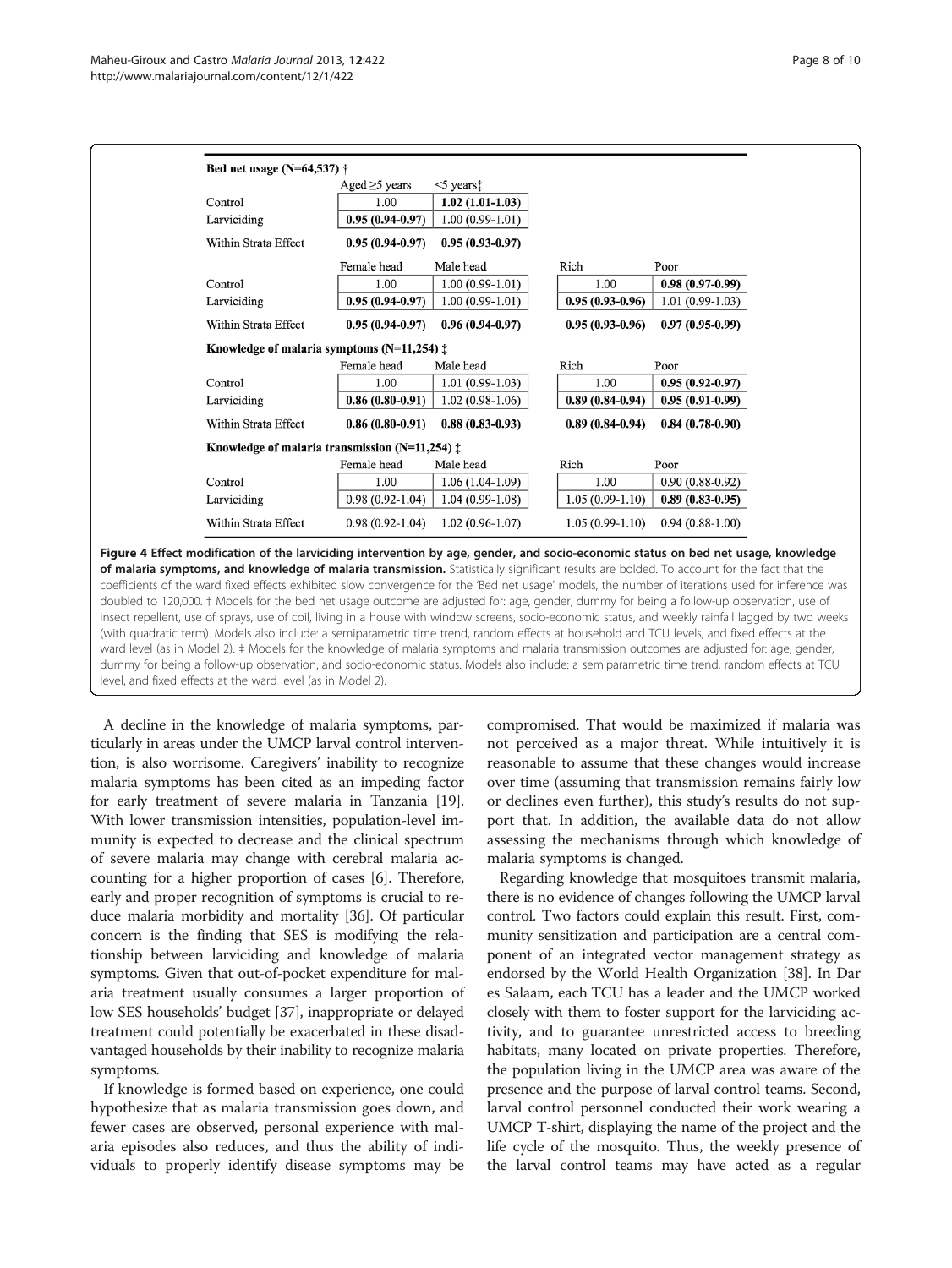<span id="page-8-0"></span>reminder of the importance of mosquitoes for malaria transmission. These two factors could potentially overcome the expected decline in knowledge in scenarios of low malaria transmission.

The strengths of this study include its large geographic and temporal extents, availability of reliable baseline information, control of many potential confounders, reporting of effect size estimates on the risk ratio scale, a large sample size, and detailed use of robustness checks and sensitivity analyses. The study has some limitations. First, the order of the rollout of the intervention was not randomly allocated. If ward-level characteristics are correlated with the intervention, the reported effect size estimates could be biased. Nevertheless, including fixed effects at the ward level, which control for ward-level time-invariant confounders, did not affect the reported effect size estimates. Second, information on knowledge of malaria symptoms and transmission was only collected from household heads. Intra-household decisions about health expenditure and treatment-seeking behaviour follow a complex process that involves trade-offs and bargaining among household members. This paper's inferences are thus based on the assumption that the household head's level of malaria knowledge is representative of that of other household members involved in this decision making process. The fact that gender was not found to be an effect modifier tends to support this assumption.

This study's findings need to be discussed in light of the current efforts of intensified malaria control with the goal of eradication. In countries considering elimination, and in areas where transmission has been reduced to very low levels for a few years, acquired immunity is low and thus sustaining gains of malaria control becomes crucial to prevent outbreaks and resurgence of the disease [\[11](#page-9-0)], such as that occurred in Sri Lanka during the late 1960s [\[7](#page-9-0)]. If knowledge and behaviour change follows successful interventions that reduce malaria transmission to low levels, then sustainability of control efforts and gains may be at risk. A potential strategy to address these issues, currently largely neglected by national malaria control programmes, is the implementation of a comprehensive behavioural change communication process, which addresses gaps in knowledge and problems in disease risk perception.

# Conclusions

This study points to two major research gaps. First, there is an urgent need to conduct more studies, similar to this one, to assess the extent to which countries that have achieved significant decline in malaria transmission are also observing changes in individual behaviour and knowledge. Second, multidisciplinary assessments that combine quantitative and qualitative data, utilizing theories of health behaviour and theories of knowledge, are needed to inform and optimize efforts of national malaria control programmes, and ultimately contribute to sustained reductions in malaria transmission.

# Additional file

[Additional file 1:](http://www.biomedcentral.com/content/supplementary/1475-2875-12-422-S1.doc) Details on model specifications, prior distributions used, model fitting and convergence diagnostics, and performed sensitivity analyses.

#### Competing interests

The authors have declared that they have no competing interests.

#### Authors' contributions

MCC developed the original research idea of the paper, designed the UMCP household survey and supervised data collection with inputs from UMCP collaborators, advised on data analysis and interpretation, and edited the manuscript. MMG performed the data analyses, interpreted the results, and wrote the manuscript. Both authors read and approved the final manuscript.

#### Acknowledgements

We acknowledge the team work involved in activities of the UMCP during 2004–2008. Particularly, we thank Gerry F Killeen, Ulrike Fillinger, Burton Singer, Marcel Tanner, Steve Lindsay, Michael Kiama (in memoriam), and Deo Mtasiwa. We recognize the financial support for the UMCP provided by the Swiss Tropical Institute, the Bill & Melinda Gates Foundation, Valent Biosciences Corporation, USAID (Environmental Health Program, Dar es Salaam Mission and the US President's Malaria Initiative, all administered through Research Triangle International), and the Wellcome Trust. We are deeply grateful to all community members involved during different phases of the UMCP; to municipal, city and ward officers; to local leaders and to community-owned resource persons; and to all interviewers, nurses, laboratory technicians, and data entry personnel who supported the assembly of the UMCP database. We are particularly grateful to Khadija Kannady, Abdullah Hemed, James Msami, and George Makanyadigo. This research was supported by Award Number R03AI094401-01 (PI Castro) from the National Institute of Allergy and Infectious Diseases. The content is

solely the responsibility of the authors and does not necessarily represent the official views of the National Institute of Allergy and Infectious Diseases or the National Institutes of Health. MMG was supported by an 'International Fulbright Science & Technology Award' sponsored by the Bureau of Educational and Cultural Affairs of the U.S. Department of State, and a 'Doctoral Foreign Study Award' from the Canadian Institutes of Health Research. The funders had no role in study design, data collection and analysis, decision to publish, or preparation of the manuscript.

#### Received: 30 July 2013 Accepted: 8 November 2013 Published: 15 November 2013

#### References

- 1. Global Partnership to Roll Back Malaria, Johansson E, Cibulskis R, Steketee R: Malaria funding and resource utilization: the first decade of roll back malaria. Geneva, Switzerland: World Health Organization; 2010.
- 2. Steketee RW, Campbell CC: Impact of national malaria control scale-up programmes in Africa: magnitude and attribution of effects. Malar J 2010, 9:299.
- 3. Murray CJ, Rosenfeld LC, Lim SS, Andrews KG, Foreman KJ, Haring D, Fullman N, Naghavi M, Lozano R, Lopez AD: Global malaria mortality between 1980 and 2010: a systematic analysis. Lancet 2012, 379:413–431.
- 4. Eisele TP, Larsen DA, Walker N, Cibulskis RE, Yukich JO, Zikusooka CM, Steketee RW: Estimates of child deaths prevented from malaria prevention scale-up in Africa 2001-2010. Malar J 2012, 11:93.
- 5. WHO: World Malaria Report: 2011. Geneva, Switzerland: World Health Organization; 2011:185.
- 6. Snow RW, Marsh K: The consequences of reducing transmission of plasmodium falciparum in Africa. Adv Parasitol 2002, 52:235–264.